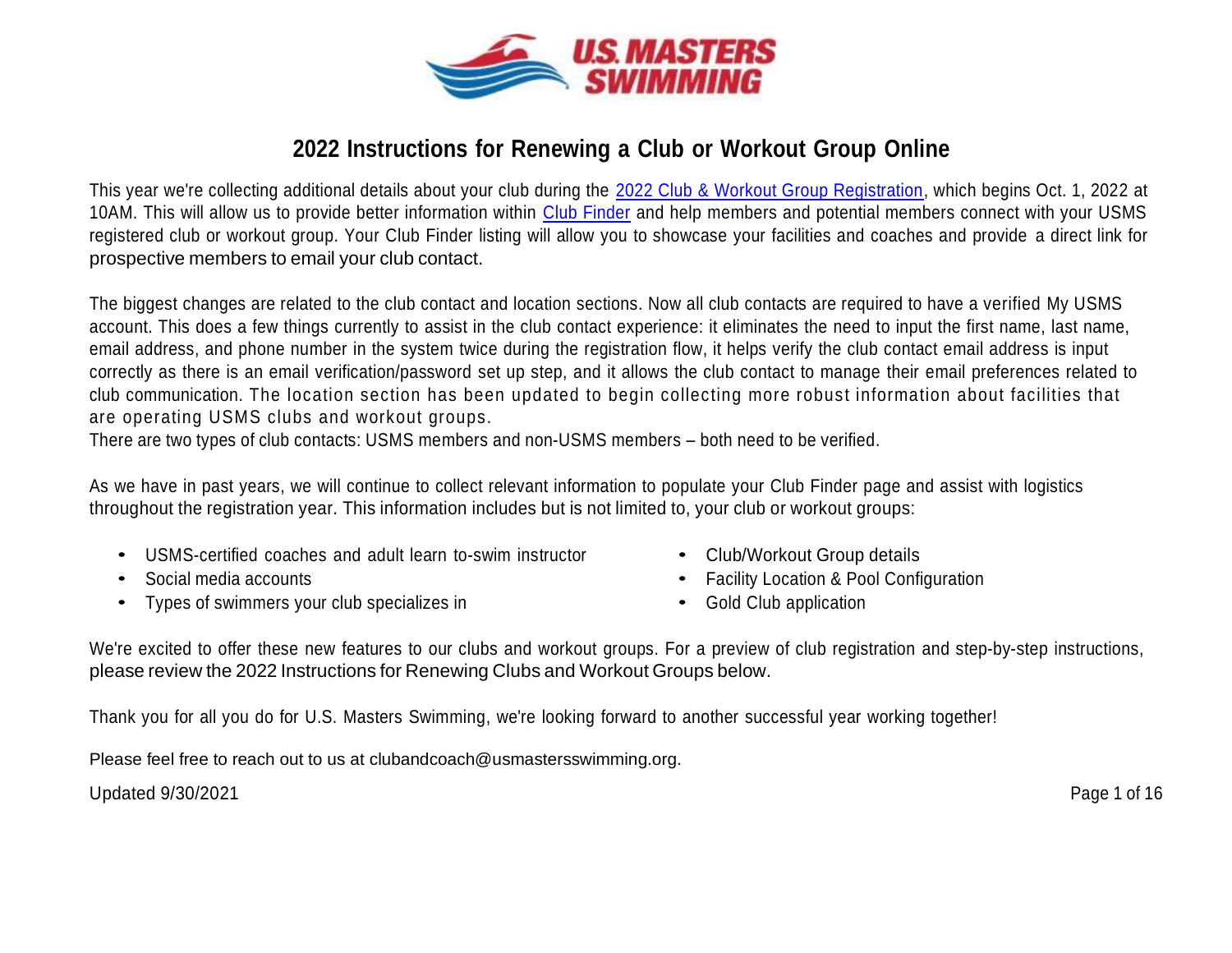# **Creating a USMS Club Login**

Begin here: https:/[/www.usms.org/club-central/club-login](http://www.usms.org/club-central/club-login)

- **Registered USMS Member:**
	- o **I have created a new My USMS account** login under the "Register Renew [Update Club?](https://www.usms.org/club-central/club-login)" option with yourMy USMS email address and password credentials.
- **<sup>I</sup> have <sup>a</sup> My USMS account but <sup>I</sup> don't know my password:**
	- You can reset your [password here.](https://www.usms.org/account/forgotpassword)
- **If you aren't <sup>a</sup> USMS member, but have previously registered <sup>a</sup> club** a MyUSMS account has been created for your email address. You can reset your [password here](https://www.usms.org/account/forgotpassword)
- **If you aren't <sup>a</sup> USMS member, have not previously registered <sup>a</sup> club and this is your first time:**
	- o Simply create an account login under the "Create a Club Contact Login" option with your name, email address, phone number and confirmed password.

Upon completion of creating your MyUSMS account and if your program is still not showing up on your club *dashboard, please contact [clubandcoach@usmastersswimming.org](mailto:clubandcoach@usmastersswimming.org) to link the club to the login.*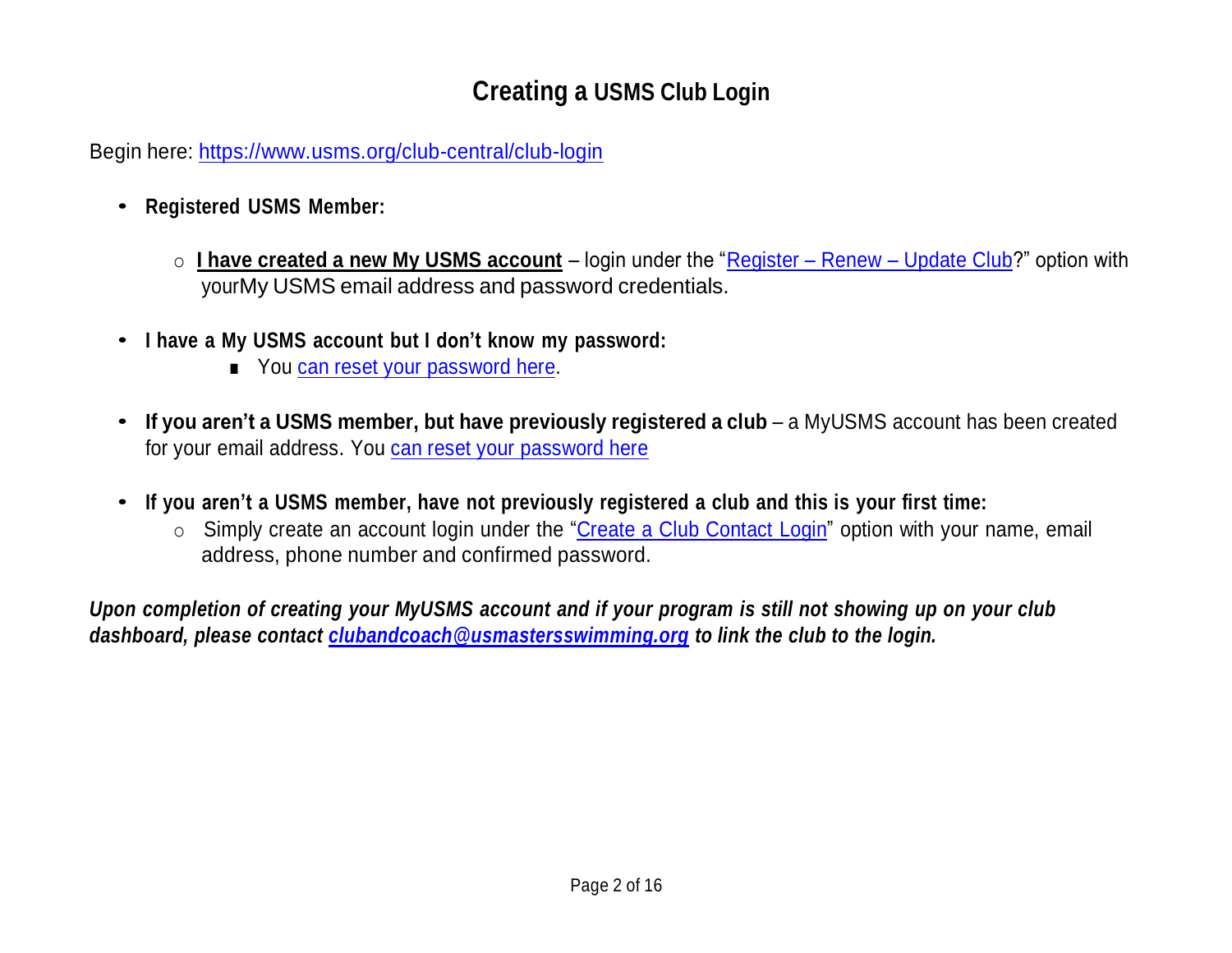Club admins who have a My USMS account, enter your email address this sec

| <b>Club Login</b>                                                                                                                                                                                |                                                                                                                               |           |                                                                                                                                             |
|--------------------------------------------------------------------------------------------------------------------------------------------------------------------------------------------------|-------------------------------------------------------------------------------------------------------------------------------|-----------|---------------------------------------------------------------------------------------------------------------------------------------------|
| We've updated our club registration process to make it easier to connect current and potential members with your club. If you haven't<br>registered your club for 2020, check out this tutorial. |                                                                                                                               |           |                                                                                                                                             |
| <b>Register or Update My Club</b><br>I'm a club contact and have a My USMS account or club<br>contact login.                                                                                     | <b>Create a Club Contact Login</b><br>I'm not a USMS member and I need to create a club<br>contact login to register my club. |           | If you aren't a USMS<br>member, have not<br>previously registered<br>a club and this is your<br>first time, enter your<br>information here. |
| <b>Email Address</b>                                                                                                                                                                             | <b>First Name</b>                                                                                                             | Last Name | After you have                                                                                                                              |
| Password                                                                                                                                                                                         | Phone                                                                                                                         |           | created your account,<br>login with your email                                                                                              |
| GO!                                                                                                                                                                                              | <b>Email Address</b>                                                                                                          |           | and password under<br>"Register or Update                                                                                                   |
| Forgot/Reset Password                                                                                                                                                                            | Password                                                                                                                      |           | My Club" moving<br>forward.                                                                                                                 |
|                                                                                                                                                                                                  | Password                                                                                                                      |           |                                                                                                                                             |
|                                                                                                                                                                                                  | GO!                                                                                                                           |           |                                                                                                                                             |
|                                                                                                                                                                                                  |                                                                                                                               |           |                                                                                                                                             |

Once logged in, if you not see the abbreviation of your club or workout group, please reach out to [clubandcoach@usmastersswimming.org](mailto:clubandcoach@usmastersswimming.org) **before proceeding to ensure you are renewing your club/workout group instead of creating <sup>a</sup> new one.**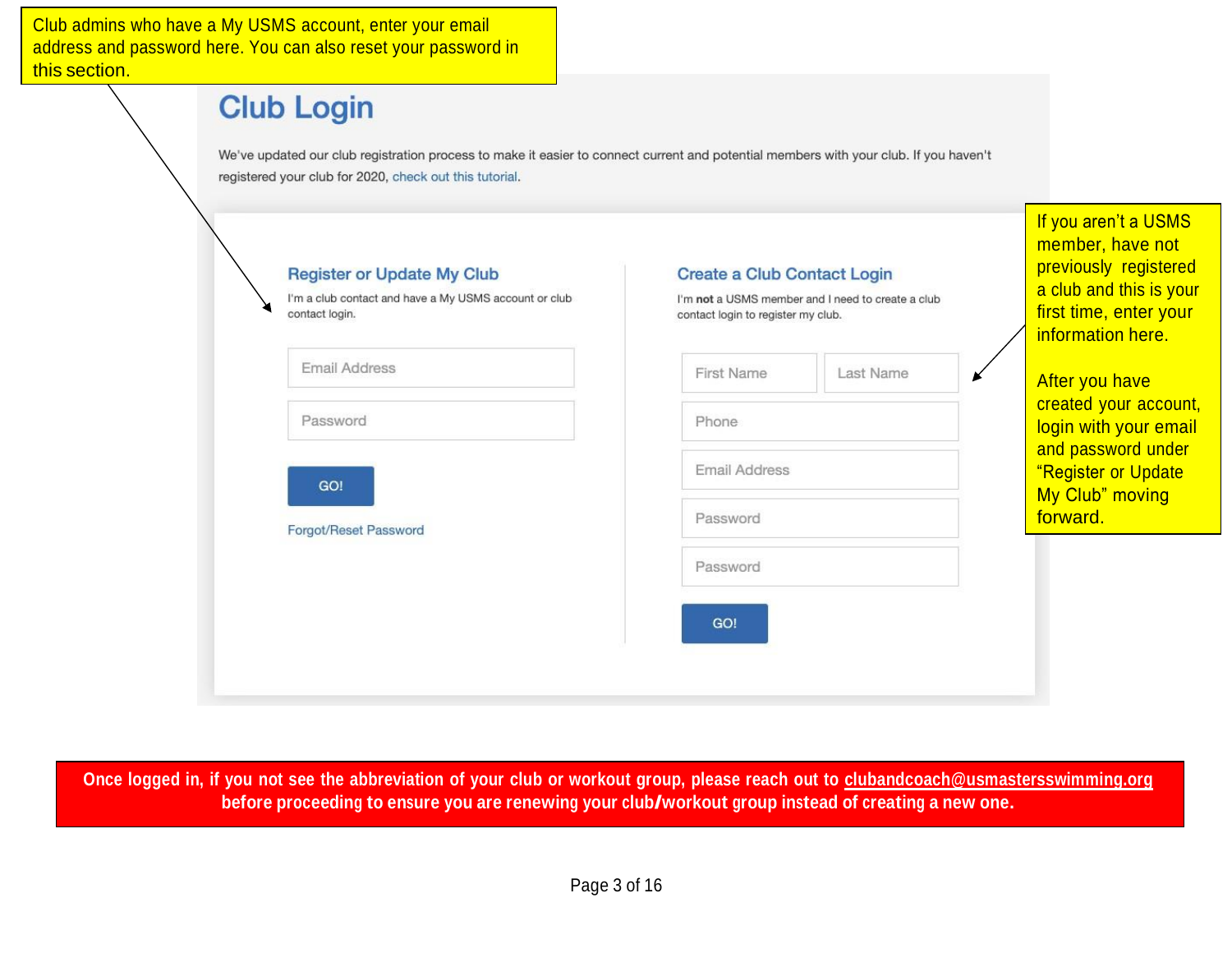Once logged in, if you're not a registered USMS member, you'll be presented with the opportunity to register for **individual membership:**

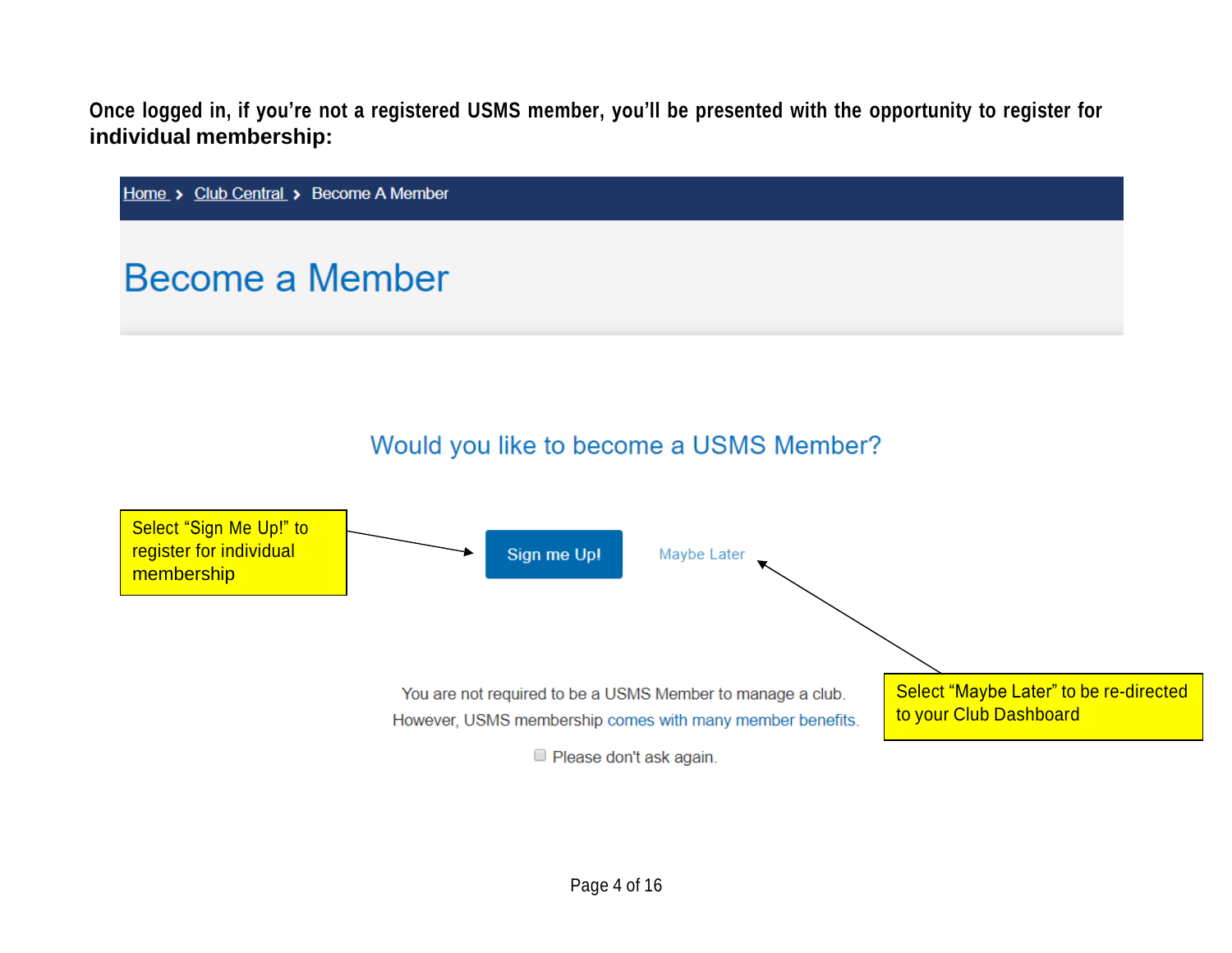# **Renewing your Club or Workout Group**

Home > Club Central > Club Dashboard

# **Club Dashboard**

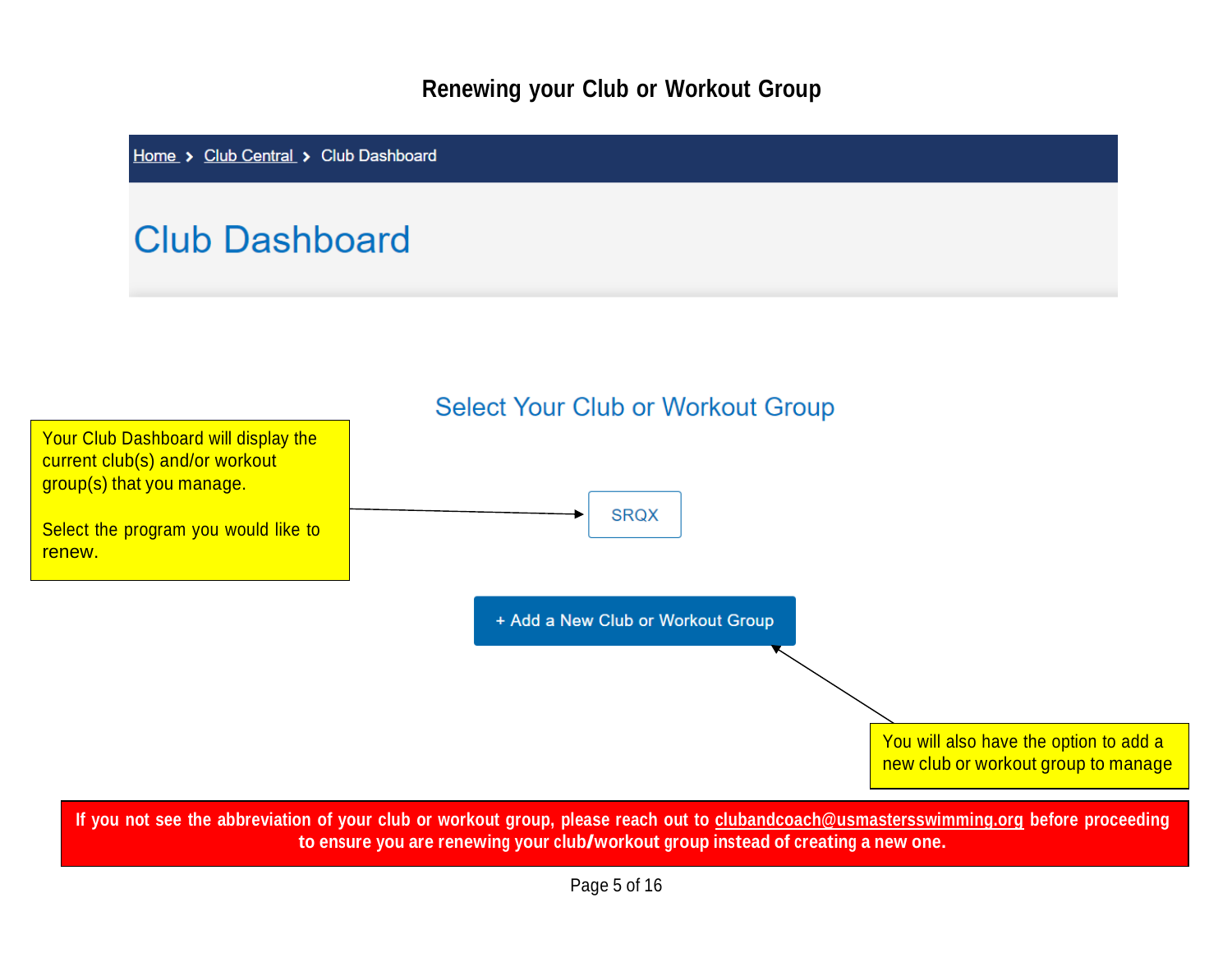At this point you should be presented with a form to fill out. Please review and update your club information in each of the sections below, clicking Save & Continue as you go. You'll be able to re-open and edit individual sections later **if needed. Be sure to save any changes within each section.**

| <b>Register, Renew, or Edit Your Club and Workout Group</b>                                                                                                                                                                                                                                                                                                  |
|--------------------------------------------------------------------------------------------------------------------------------------------------------------------------------------------------------------------------------------------------------------------------------------------------------------------------------------------------------------|
| Please enter your club information in each of the sections below, clicking Save & Continue as you go. You'll be able to re-open and<br>edit individual sections at a later date if needed. Be sure to save any changes within each section. Once you've completed and<br>reviewed all your club information, click Submit Payment at the bottom of the form. |
| $(1)$ Club Name $\checkmark$                                                                                                                                                                                                                                                                                                                                 |
| (2) Club Detail                                                                                                                                                                                                                                                                                                                                              |
| $(3)$ Club Contact                                                                                                                                                                                                                                                                                                                                           |
| Coach/Instructor<br>4                                                                                                                                                                                                                                                                                                                                        |
| $(5)$ Location                                                                                                                                                                                                                                                                                                                                               |
| <b>Gold Club</b><br>6                                                                                                                                                                                                                                                                                                                                        |
|                                                                                                                                                                                                                                                                                                                                                              |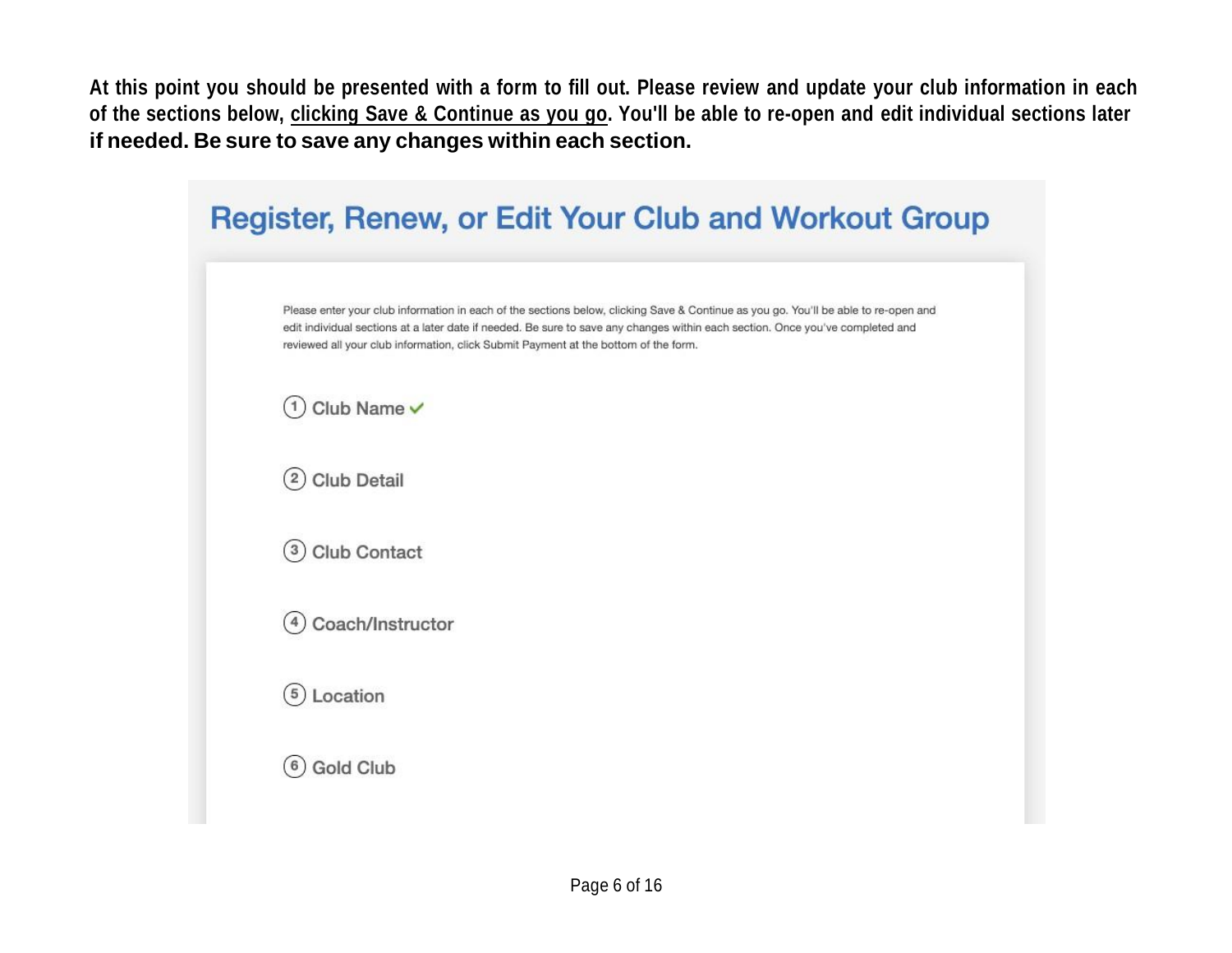### $\vee$  Club Name  $\left( 1\right)$

\* Select Your Local Chapter (LMSC) 7

| Florida |  | $\boldsymbol{\triangledown}$ |
|---------|--|------------------------------|
|         |  |                              |

You can make changes to your Club Name at any time. LMSC affiliation and Club Abbreviation are unable to be edited.

Beginning in 2022, all clubs and workout groups must have unique abbreviations. If you are receiving an error, please reach out to [clubandcoach@usmastersswimming.org](mailto:clubandcoach@usmastersswimming.org)

\* Club Name

**SRQ Masters Swimming** 

\* Club Abbreviation 7

SRQX

**Save & Continue**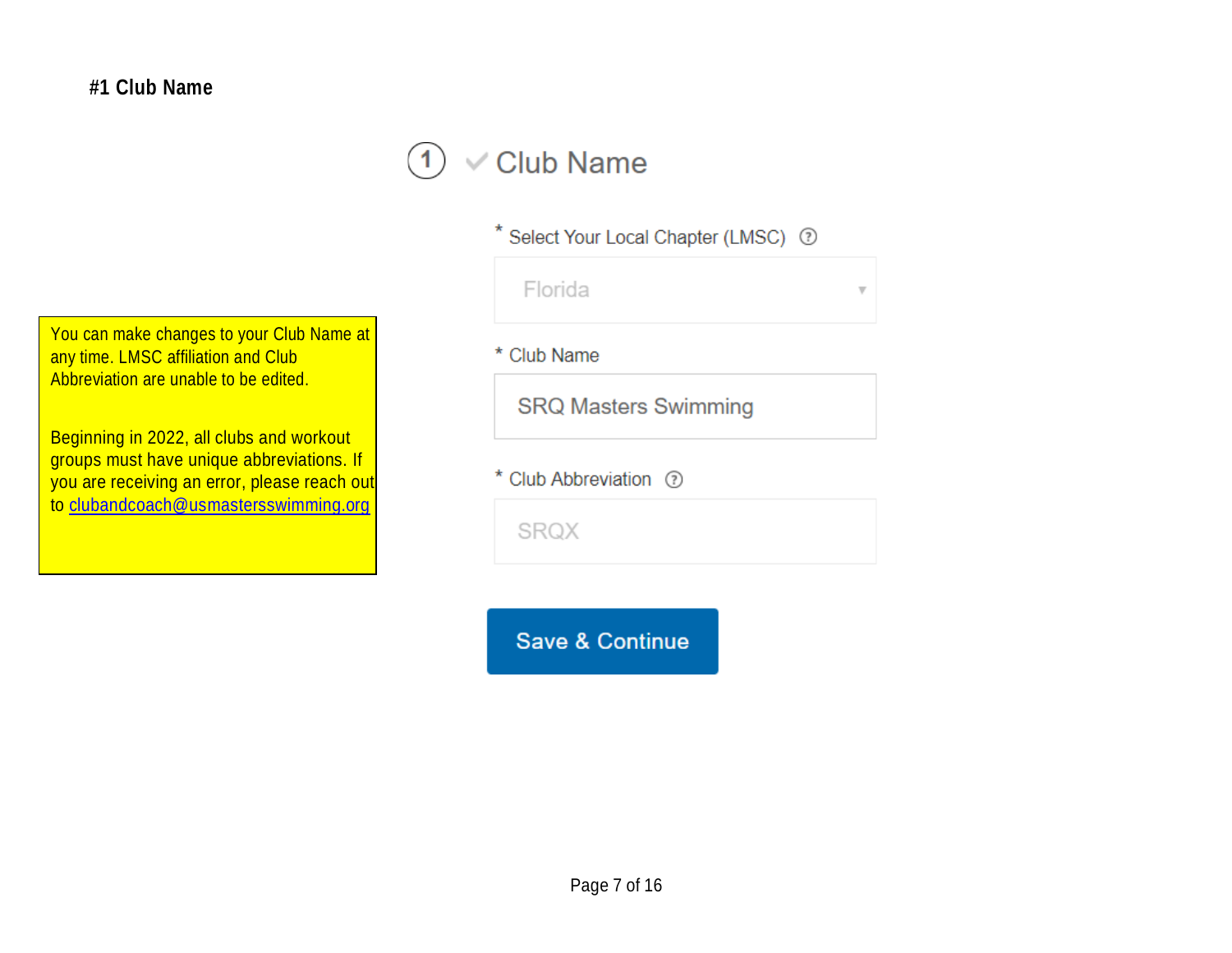# $(2)$  Club Detail  $\vee$

\* Is your club currently operational and offering in-person workouts?<br>(Please update your club details and practice times to reflect this change)

| Yes | No. |
|-----|-----|
|     |     |

|  | * Club Description |  |
|--|--------------------|--|
|  |                    |  |

These details populate your page on the USMS Club Finder database.

| * Practice Details 2                                     |                                                |
|----------------------------------------------------------|------------------------------------------------|
|                                                          |                                                |
|                                                          |                                                |
|                                                          |                                                |
|                                                          |                                                |
|                                                          |                                                |
|                                                          |                                                |
|                                                          |                                                |
| Email address to receive new member<br>notifications (?) | Please fill this section out if you would like |
|                                                          | to receive notifications whenever a            |
|                                                          | swimmer affiliates with your club/workout      |
| * What is the total number of swimmers in your club? 2   | group during registration.                     |
|                                                          |                                                |
|                                                          |                                                |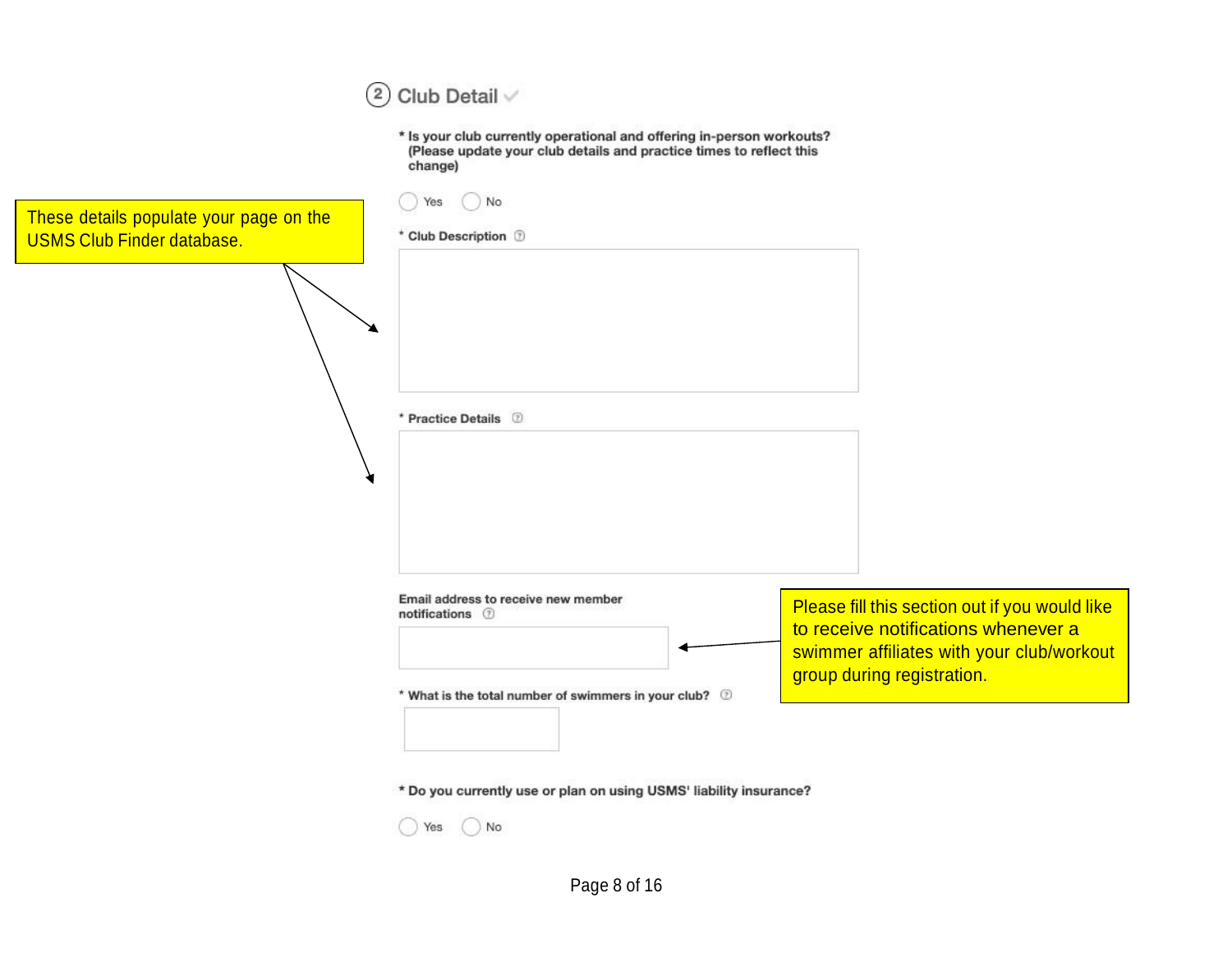# **#2 Club Detail continued**

### Tell us more about your club

|  | Regional club<br>⊙                                                                   |                                                                                    |
|--|--------------------------------------------------------------------------------------|------------------------------------------------------------------------------------|
|  | Swimmer capacity is limited                                                          |                                                                                    |
|  | Workout groups allowed                                                               | By selecting regional club, any Coach,                                             |
|  | Participates in April is ALTS Month                                                  | Location, ALTS Instructor and/or Gold Club<br>data will be removed from this club. |
|  | Do not display on website<br>(For example, if your club is not a public<br>location) |                                                                                    |
|  | Does Your Club Have a Particular Focus?<br>(Check all that apply)                    |                                                                                    |
|  | Adaptive                                                                             |                                                                                    |
|  | Beginner                                                                             |                                                                                    |
|  | Competitive                                                                          |                                                                                    |
|  | Fitness                                                                              |                                                                                    |
|  | Learn to swim                                                                        |                                                                                    |
|  | LGBTQ+                                                                               |                                                                                    |
|  | Open Water                                                                           |                                                                                    |
|  | Triathlon                                                                            |                                                                                    |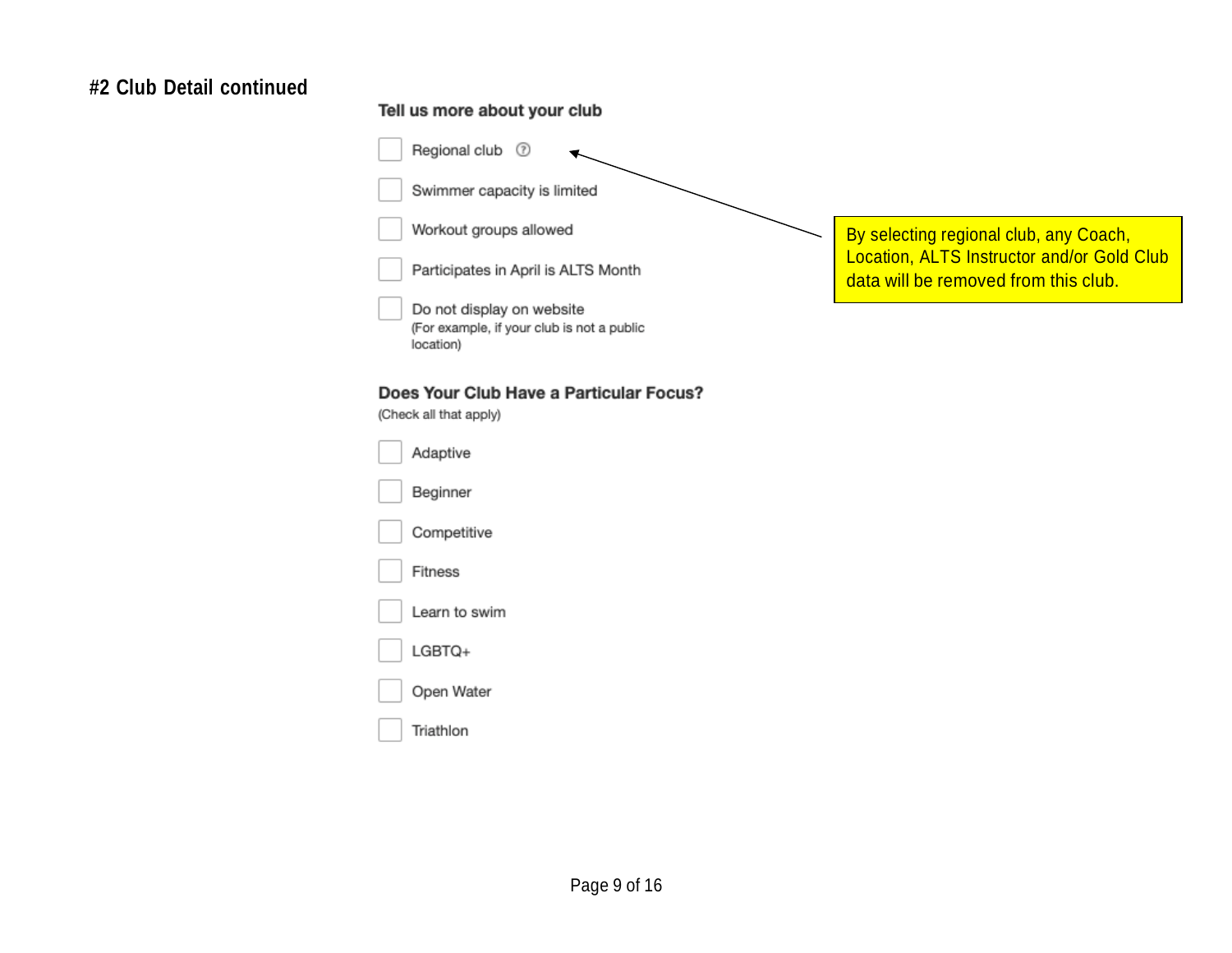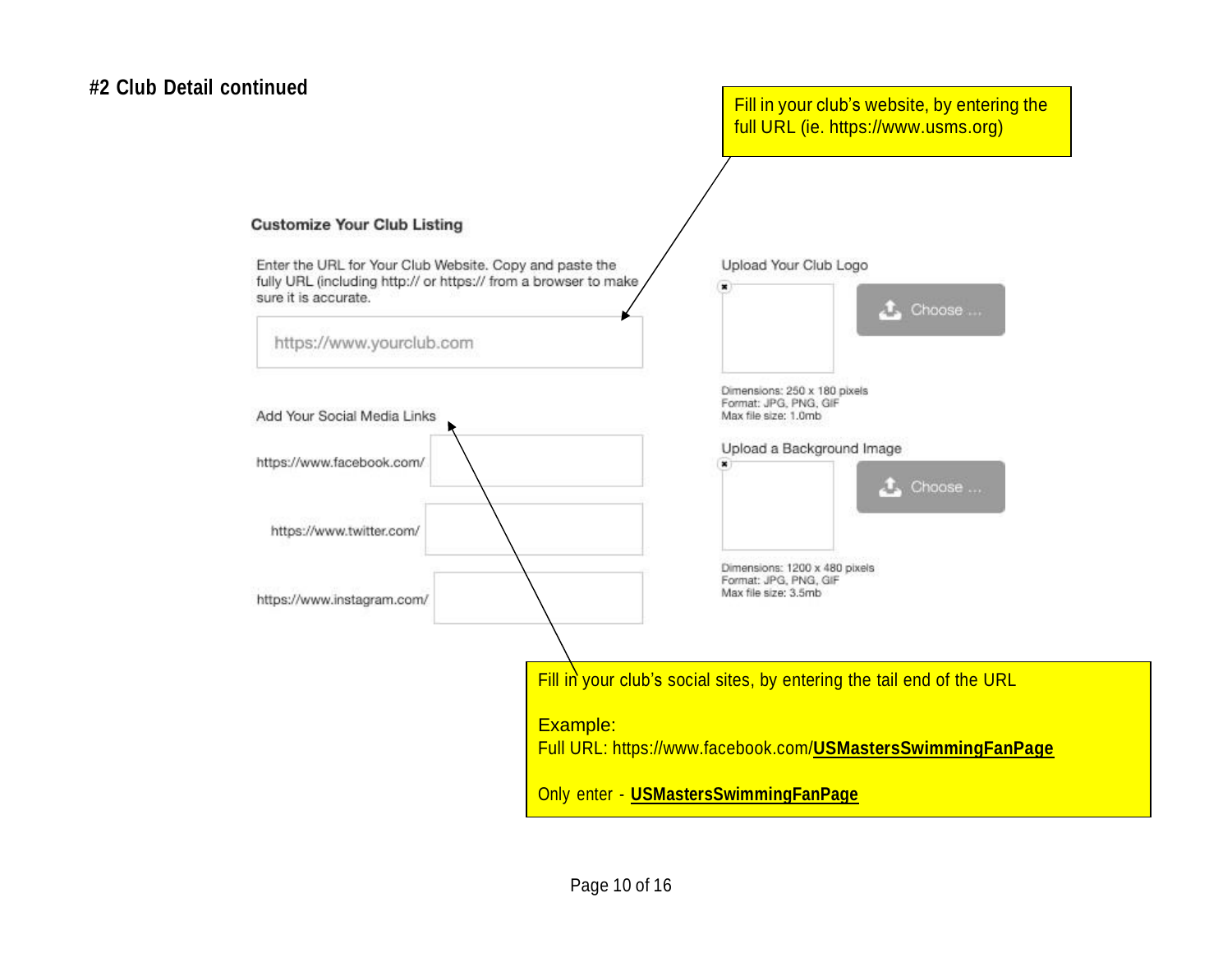# **#3 Club Contact**

#### $(3)$  Club Contact  $\vee$



Save & Continue

#### USMS website club page privacy preferences



#### • **I'm The Contact**

- o *This will pull your information from your MyUSMS account.*
- o If you choose to not use the email tied to their My USMS account as the club contact email. Instead, you want to use a generic club email, you would go into the club registration and select "Club Contact is Not a USMS Member". From there, you would be able to select a first name, last name, email, and phone number. These could all be generic club items but you will need to *verifiy the email you input in this section through an email verification.*

#### • **Someone else is the club contact**

o *Please search the USMS Membership Database for the club contacts information if they are a member of USMS.*

#### • **Our Club Contact Is Not <sup>A</sup> Member**

o *Please use the "Someone else is the club contact" button and add their name and contact information. Please note that this information must be verified through the verification email sent to the new club contact. The registration will not be comple te until the MyUSMS account is set up.* 

#### *Club Contact Information Privacy Preferences*

USMS website club page privacy preferences

Display my name on the USMS website club page

Display my email address on the USMS website club page

Display my phone number on the USMS website club page

Select any privacy preferences here related to the listing of information as Club Contact.

Page 11 of 16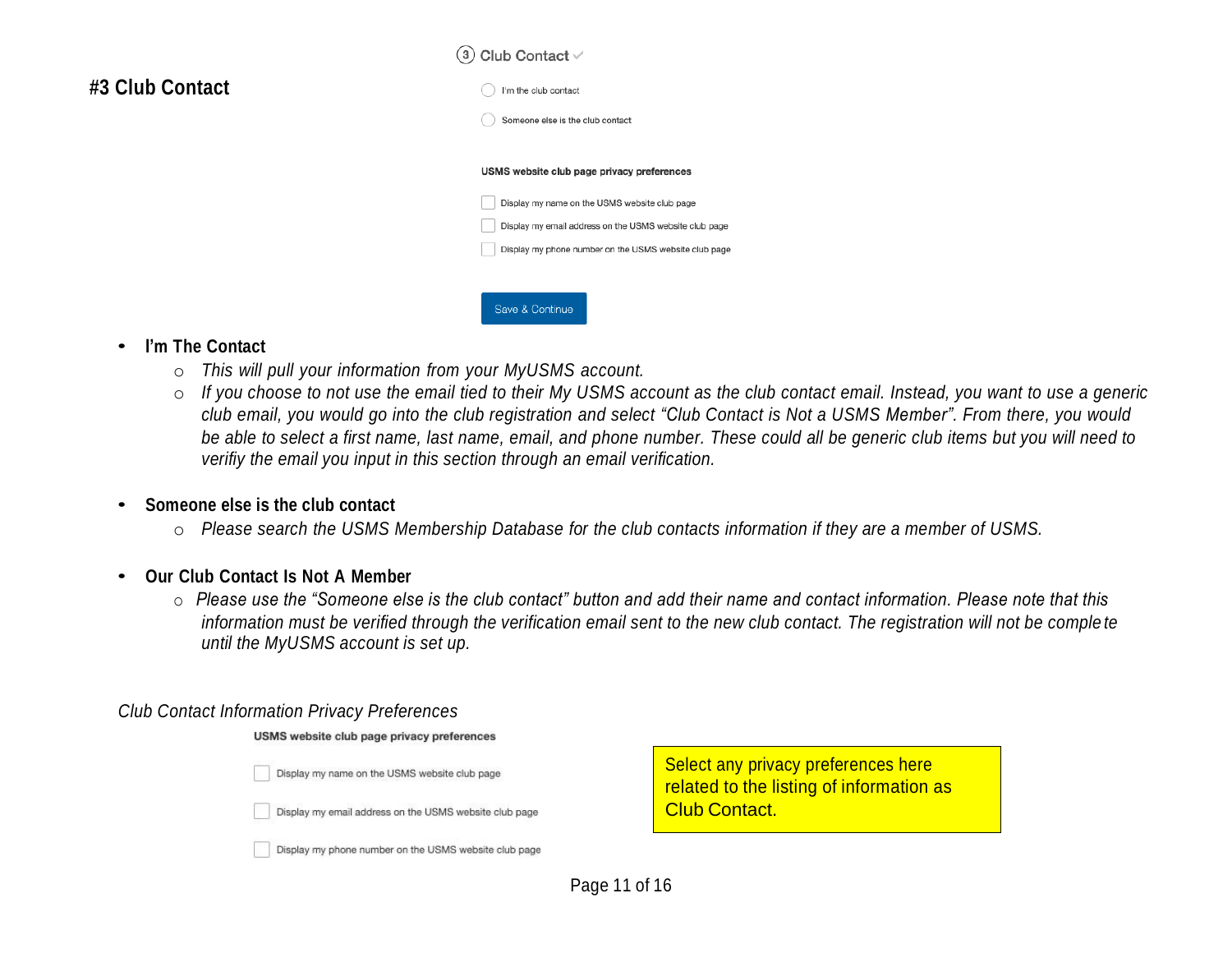# **#4 Coach/Instructor (if applicable)**

#### Coach/Instructor V  $(4)$

When you enter a coach who is a USMS member, it will display their USMS-Certified Coach or ALTS Instructor credentials below and render those badges on the club detail page, which help you achieve the Gold Club designation. When you enter a non-member coach, it will only be displayed on this registration page. You can enter as many member and non-member coaches as you would like.



### • **Adding <sup>a</sup> coach/instructor that is <sup>a</sup> USMS Member**

o Adding your USMS certified coach/ALTS instructor through this portal populates the corresponding badges on your club finder *page.*



You'll be able to look up a USMS certified coach by their First and/or Last name. The city will also display for you to confirm that this is the correct member.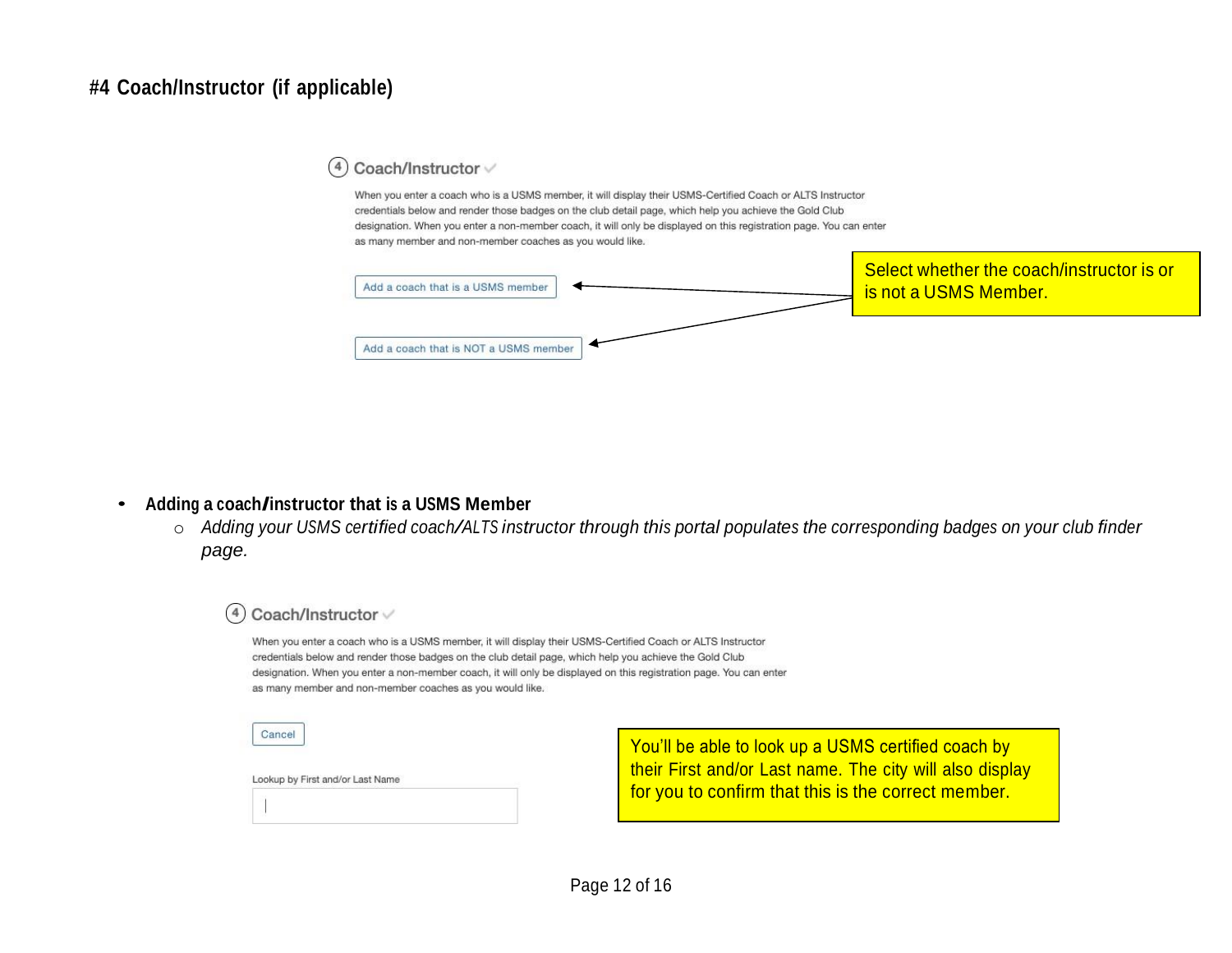### • **Adding <sup>a</sup> coach/instructor that is not yet <sup>a</sup> USMS Member**

- o *Coaches of Masters Programs are encouraged to become USMS members.*
- o *In this section, please include your coaches' contact information.*

| Or Add a New Coach        |              |  |  |
|---------------------------|--------------|--|--|
| Add a Coach               |              |  |  |
| * First Name              | * Last Name  |  |  |
|                           |              |  |  |
| * Primary Email Address 7 |              |  |  |
| * Primary Phone Number    |              |  |  |
|                           |              |  |  |
| * City                    | * State      |  |  |
|                           | $\checkmark$ |  |  |
| Accept<br>Cancel          |              |  |  |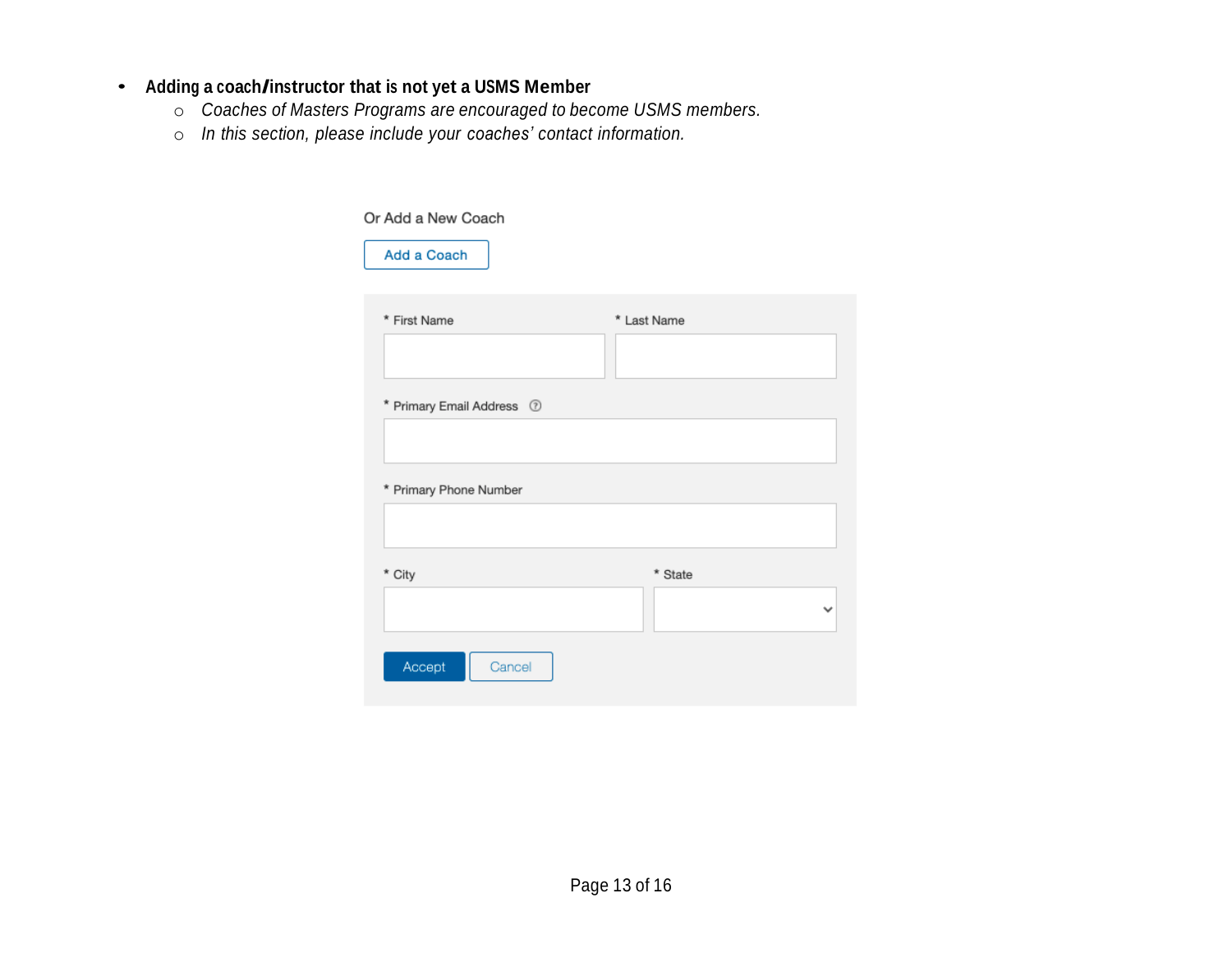| #6 Location | $(5)$ Location $\vee$ |  |  |
|-------------|-----------------------|--|--|
|             | + Add A Location      |  |  |
|             |                       |  |  |
|             | Save & Continue       |  |  |
|             |                       |  |  |

- *Please enter your facility information accurately and completely.*
- *This section will populate the location and several applicable badges on your Club Finder page, so please make sure to fill this out properly.*
- 1. First enter your facility name and location.

| Location $\vee$                                                                                 |                                        |
|-------------------------------------------------------------------------------------------------|----------------------------------------|
| Cancel                                                                                          |                                        |
|                                                                                                 |                                        |
| * Enter Your Location Name 7                                                                    |                                        |
|                                                                                                 |                                        |
| Name required                                                                                   |                                        |
| * Street Address (must select from the dropdown, do not copy and pastel) 2                      |                                        |
| Enter a location                                                                                |                                        |
|                                                                                                 | Beginning typing the street address of |
| * Facility Type                                                                                 | the pool and then select address from  |
| Location Type<br>$\checkmark$                                                                   | dropdown of Google Verified Addresses. |
| After you've entered your location information, click<br>the button below to save the location. |                                        |
|                                                                                                 |                                        |
| Confirm Location<br>Cancel                                                                      |                                        |
|                                                                                                 |                                        |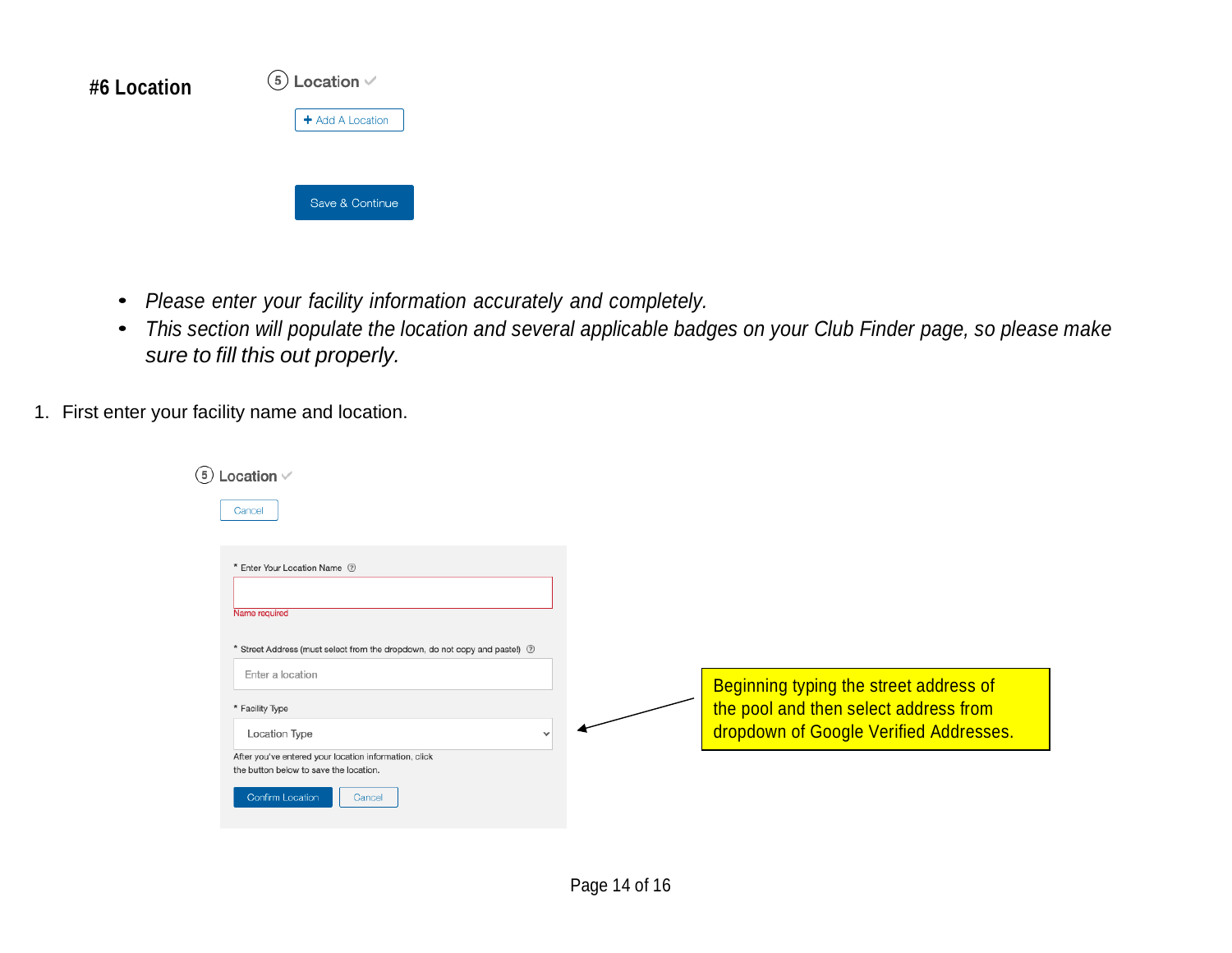### 2. Enter your facility's pool information

 $\mathbb{Z}$  Edit  $\ X$  Remove **USMS National Office** 

1751 Mound Street | Sarasota, FL 34236

 $\angle$  Edit  $\times$  Remove **USMS National Office** 

1751 Mound Street | Sarasota, FL 34236

| * Pool or Open Water Venue Name                                                            | Enter the name of each pool at your<br>facility. If there are multiple pools, please<br>enter this information here. |
|--------------------------------------------------------------------------------------------|----------------------------------------------------------------------------------------------------------------------|
| Body of Water                                                                              |                                                                                                                      |
| Pool Types<br>$\checkmark$                                                                 |                                                                                                                      |
| Bulkhead                                                                                   |                                                                                                                      |
| After you've entered your pool information, click the<br>button below to save and continue |                                                                                                                      |
| Confirm<br>Cancel                                                                          |                                                                                                                      |

3. Enter the configuration/layout of the pool

|                                                                                                                                                                                                                                                                                                    | + Add Pool<br>$\mathbb{Z}$ Edit $\mathbb{X}$ Remove<br>Short Course Yards Pool (Indoor pool)<br>+ Add Configuration                                                                                |                                                                                                                                                                 |
|----------------------------------------------------------------------------------------------------------------------------------------------------------------------------------------------------------------------------------------------------------------------------------------------------|----------------------------------------------------------------------------------------------------------------------------------------------------------------------------------------------------|-----------------------------------------------------------------------------------------------------------------------------------------------------------------|
| Is your pool USMS Verified? Please<br>check this box if the distance for the<br>listed pool configuration has been<br>measured and submitted to and verified<br>by USMS so it can host sanctioned<br>events be used to break records. If you<br>are not sure of the date, please enter<br>1/1/1111 | * Configuration Name<br>* Lanes (1-50)<br>* Length<br>Length<br>USMS Verified 7<br>After you've entered a pool configuration, click the<br>button below to save and continue.<br>Confirm<br>Cancel | <b>Enter the configuration/layout of each</b><br>pool at your facility. If there are multiple<br>configurations/layouts, please enter this<br>information here. |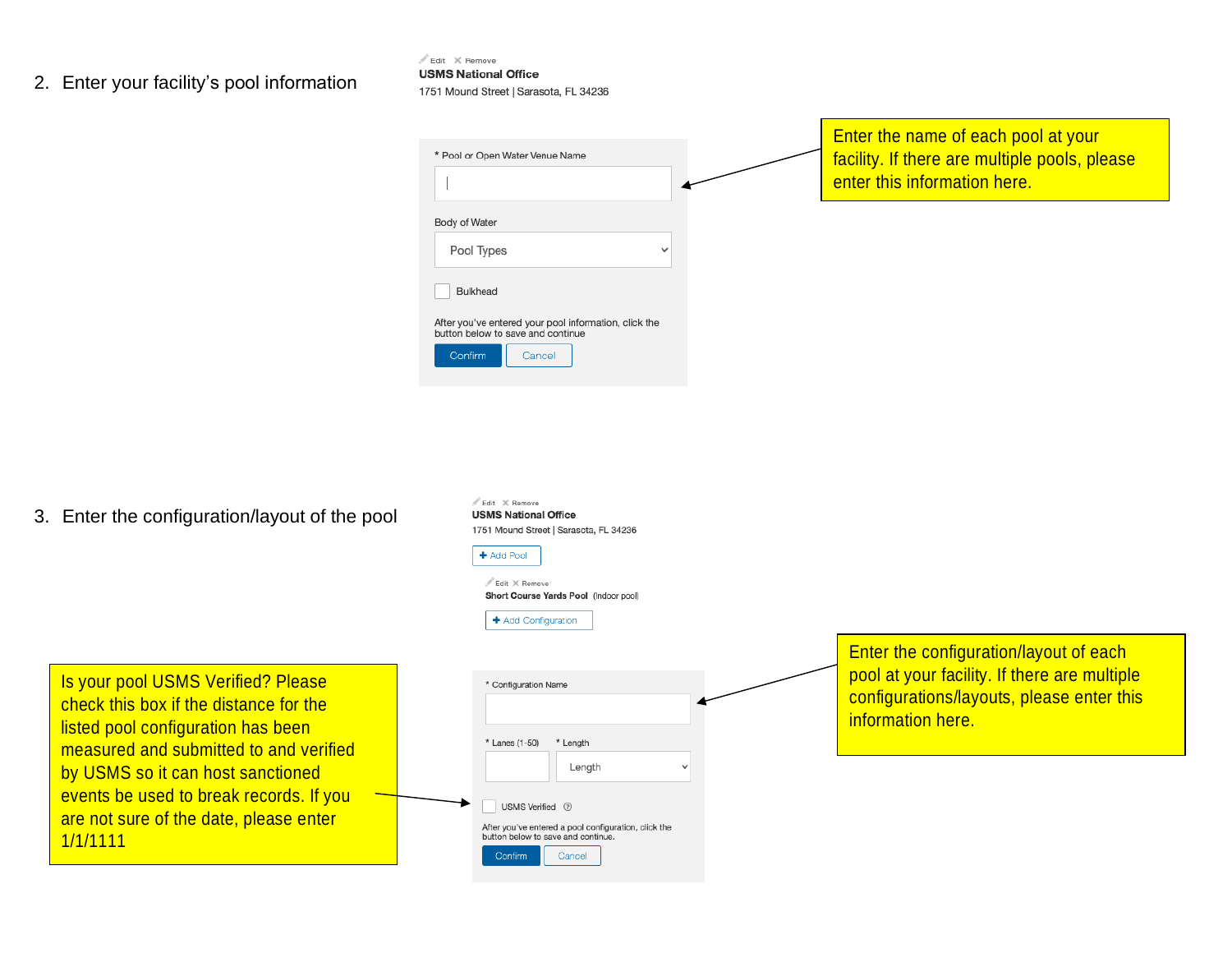**#7 USMS Gold Club Designation -** You'll be able to answer questions to see if your club meets the requirements for the USMS Gold Club Designation.

*Please note that the information in this section is used for interest lists for opting into initiatives throughout the year.* 

Gold Club  $\vee$  $(6)$ 

> Answer the following questions to see if you qualify for the Gold Club Designation.

Yes No

 $\bullet$ 

 $\bullet$ 

 $\bullet$ 

- We have a USMS Certified Coach or ALTS Instructor
- We offer a free USMS trial membership for new members
- We require USMS membership  $\bullet$
- We are planning to participate in Try Masters Swimming for  $\bullet$  $($ 2022
- We have a link to USMS registration on our website or  $\bullet$ Facebook page
- We have a USMS logo on our website or Facebook page  $\bullet$ 
	- We are planning to participate in at least one virtual or fitness event.

Save & Continue